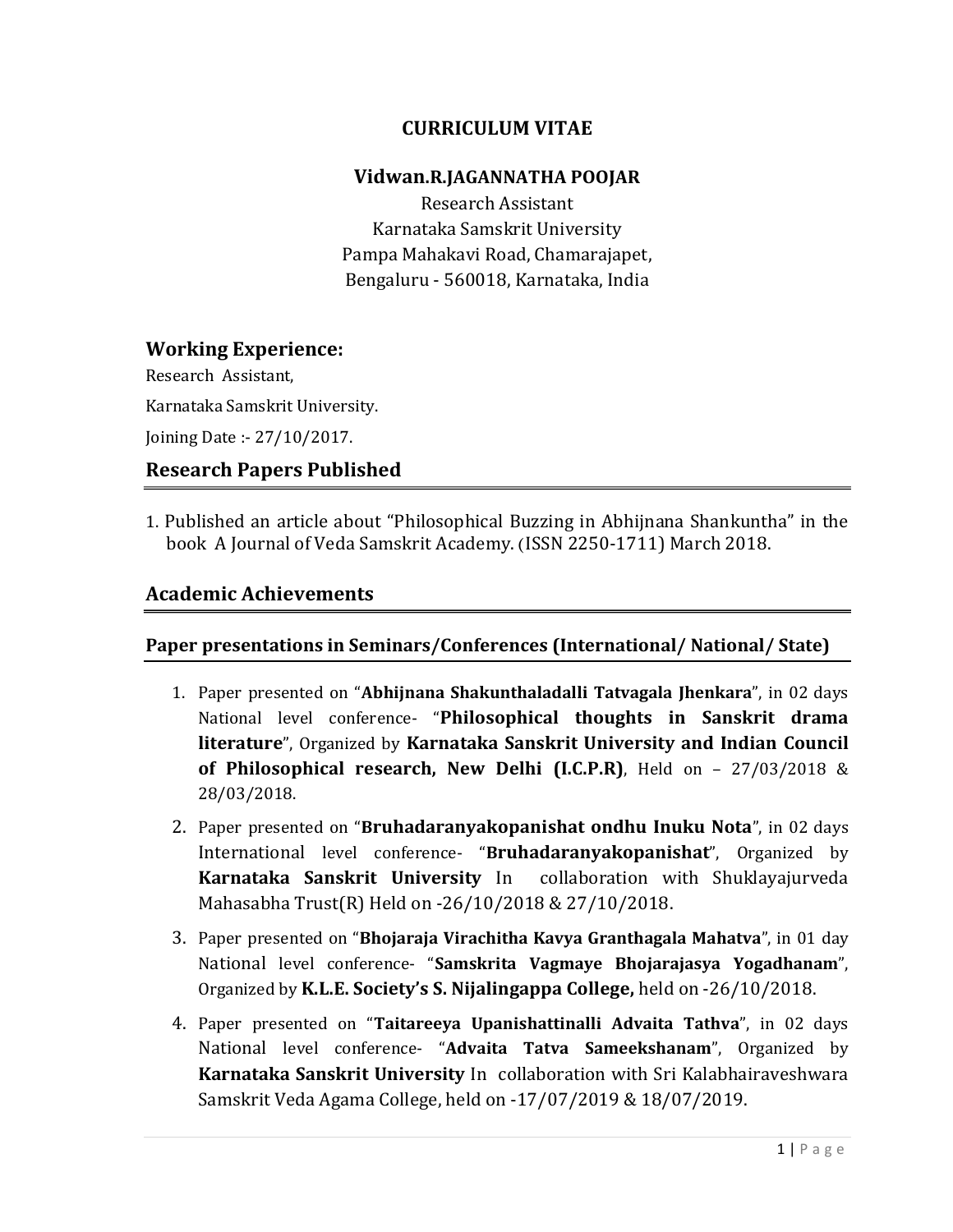5. Paper presented on "Bhanabhattana Krutigalalli Alankarada Vaishishtya", in 02 days National level conference- "BHanabhattakritishu Loka Shastra Darshanam", Organized by Karnataka Sanskrit University In collaboration with Karnataka Samskrit College Bodhaka Mattu Bodhaketharara Sangha (R) & Poornaprajna Vidyapeetha, Bangalore, held on -11/01/2019 & 12/01/2019.

## Seminars/Conferences attended (International/National)

- 1. Participated in one day National level seminar on "Natha Sampradaya" conducted by Shri Kalabhairaveshwara Vedagama College & Karnataka Sanskrit University.
- 2. Participated in one day National level Seminar on "Pali translation Studies" Organized by Pali Institute, Kalaburagi & Karnataka Samskrit University, Bangalore, Held on -10/10/2015.
- 3. Participated in two days State level Seminar on "Thoughts of Dr. B. R. Ambedkar" Organized by National Service Scheme, Yputh Empowerment & Sports Department & Karnataka Samskrit University, NSS, Bangalore, held on - 02/11/2018 & 03/11/2018.
- 4. Participated in one day National level Webinar on "Transformation of Samskrit Varsities, National Education Policy - 2020" conducted by Internal Quality Assurance Cell, Karnataka Sanskrit University Bangalore, held on – 24/08/2020.

| <b>Education</b>                 | Year                  | Percen<br>tage | School/College/<br><b>University</b> |
|----------------------------------|-----------------------|----------------|--------------------------------------|
| Ph.D                             |                       |                |                                      |
| Topic: Sri Narasimhamurthykrutha |                       |                |                                      |
| Srimathbhagavadgeetha            | <b>Under Progress</b> |                | Karnatak Sanskrit University,        |
| Madhvabhashasya                  |                       |                |                                      |
| Bhasharthateekaayaha             |                       |                |                                      |
| Sampadanathmakam Adhyayanam      |                       |                |                                      |
| M.Phil                           | 2016                  | 68.20          | Karnataka Sanskrit University        |
| Master of Arts (Dvaita Vedanta)  | 2015                  | 74.4           | Karnataka Sanskrit University        |
| Master of Arts (Naveenanyaya)    | 2013                  | 62.00          | Karnataka Sanskrit University        |
| <b>Bachelor of Arts</b>          | 2011                  | 59.62          | Karnataka Sanskrit University        |
| Tantrasaaragama                  | 2013                  | 66.90          | D.O.H.R.I.A.C.E                      |
| S.S.L.C                          | 2007                  | 51.36          | <b>KSSEB</b>                         |

## Educational Qualifications